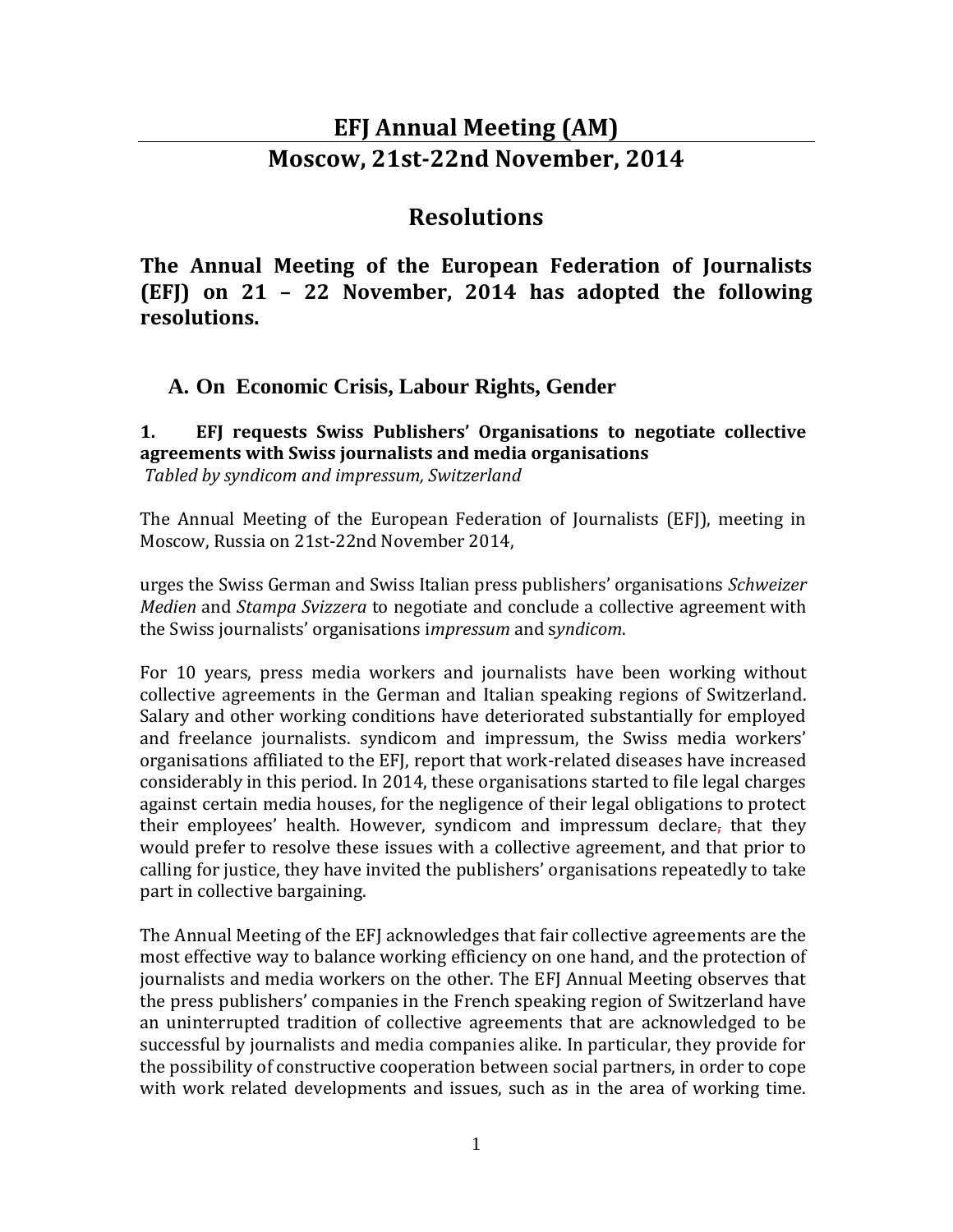This is equally true in many other countries and regions, where collective agreements are concluded. Furthermore, in the long term, fair collective agreements constantly prove to be clearly beneficial for the productivity and the quality of media. Contrary to cross-industry national laws, such collective agreements provide for tools that may resolve issues in a way, which is specifically adapted to the media industry.

The Annual Meeting of the EFJ therefore strongly requests the Swiss publishers' organisations, to accept the invitation of the journalists' organisations, and to enter into collective bargaining. This bargaining shall include all areas of the working conditions that concern journalists and media workers.

The Annual Meeting supports the EFJ Steering Committee and the EFJ Secretariat in its continuous work supporting all the EFJ affiliates in their efforts to achieve equitable working conditions for journalists and media workers through collective bargaining. The Annual Meeting acknowledges the success the EFJ Steering Committee and the secretariat have already had up to now with their strong commitment in campaigning for fair collective agreements.

The Annual Meeting of the EFJ instructs the EFJ Steering Committee to strengthen its contacts with relevant European organisations, in particular the European Newspaper Publishers Association. The Steering Committee shall use all appropriate means to convince key leaders of these umbrella organisations, to support constructive and fair collective bargaining within their national affiliates (national media companies' organisations, such as *Schweizer Medien* in Switzerland).

#### **2. On trade unions' rights as essential to social dialogue**

*Tabled by Steering Committee*

The Annual Meeting of the European Federation of Journalists (EFJ), meeting in Moscow, Russia on 21st-22nd November 2014,

The EFJ Steering Committee:

- is appalled by the judicial persecution in Spain against some workers for exercising the right to strike. Dozens of them are under threat of even imprisonment for up to three years for participating in "informative picketing";
- condemns the draft German law that only allows the main union represented in a company or an economical branch to negotiate collective agreements;
- recalls that in some countries, trade unions are not permitted to represent freelance journalists.

Against this background, the EFJ recalls that: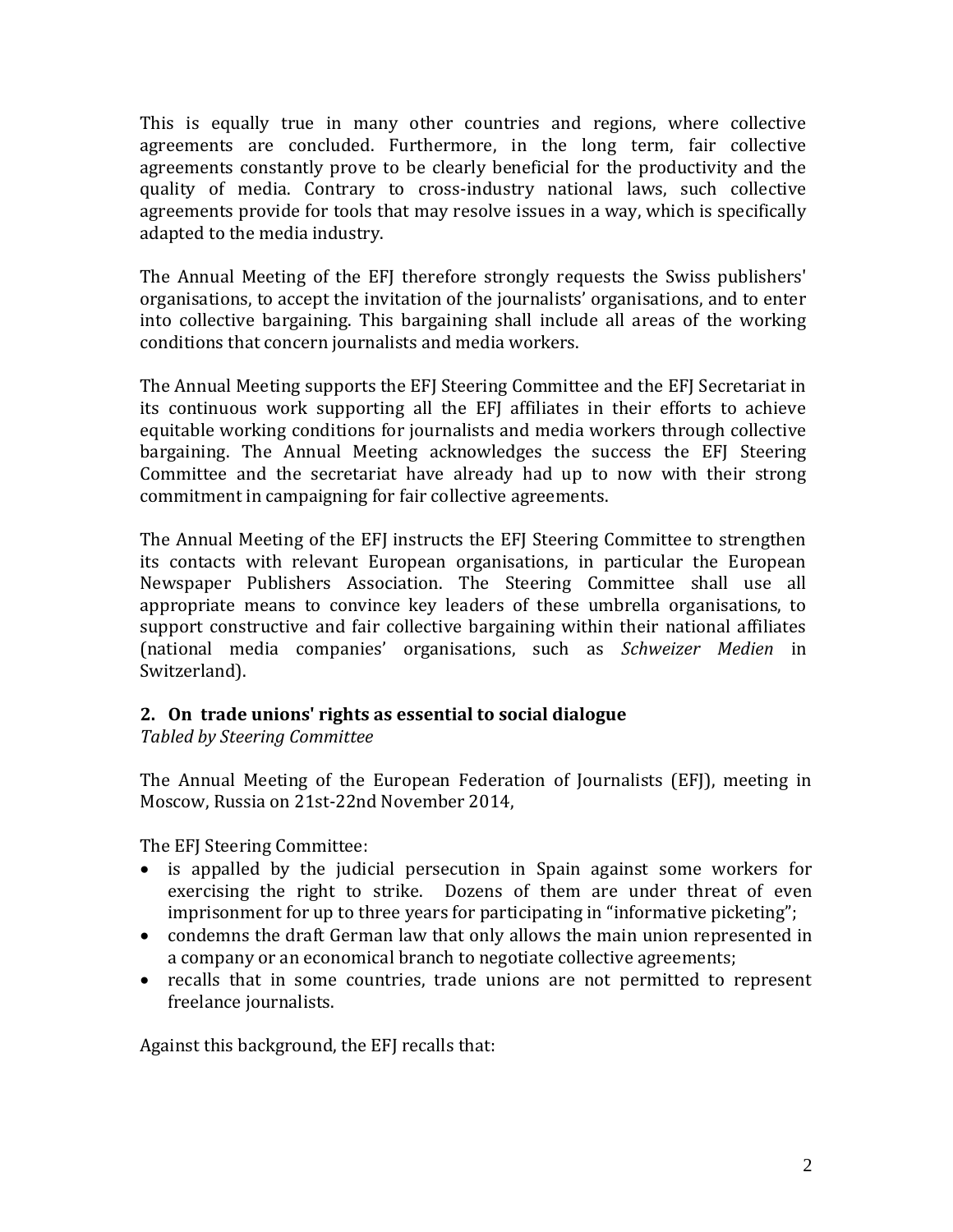- the right to collective bargaining and action (ART.28) and the freedom of association (ART 12) are the core labour rights protected by the EU Charter of Fundamental Rights;
- limiting these rights can constitute a violation.

The EFJ Steering Committee:

- Calls on the EFJ Annual Meeting to express European journalists' solidarity with their Spanish and German colleagues whose social rights are threatened;
- Commits itself to remind the European Commission's President, the European Commissioners and MEPs, when they meet them in the coming months, that trade union rights are essential to a valuable social dialogue and are necessary to help freelance journalists fight against the unsteady competition they are facing;
- Invites member unions to express the same message to their MEPs and European Commissioners as to their national authorities.

### **3. On EFJ support in improving labour rights and social dialogue in South Eastern Europe**

*Tabled by Trade Union of Media of Montenegro*

The Annual Meeting of the European Federation of Journalists (EFJ), meeting in Moscow, Russia on 21st-22nd November 2014,

Noting the conclusions from the EFJ/IFJ seminar "Campaigning for journalists' rights in Eastern Europe: Union recruitment, legal protection and social rights", Skopje, Macedonia, 6-7 October 2014,

Recognising the increasingly dramatic situation journalists are working under, in particular in South Eastern Europe, and the almost absolute lack of social dialogue, decent working conditions and employment contracts;

Noting that in particular in private media, EFJ affiliates often have no access and are not allowed to negotiate collective agreements on behalf of their members.

Instructs the EFJ Steering Committee:

- To increase its presence in South Eastern Europe and support in particular its union affiliates to empower them to start to negotiate collective agreements on behalf of their members;
- To raise awareness with the media community in South Eastern Europe, in particular vis-à-vis the employers that proper social dialogue needs to be ensured in the media sector. This at least in EU applicant countries is part of EU *acquis (*body of common rights and obligations that is binding on all the EU member states) and basis of the accession negotiations.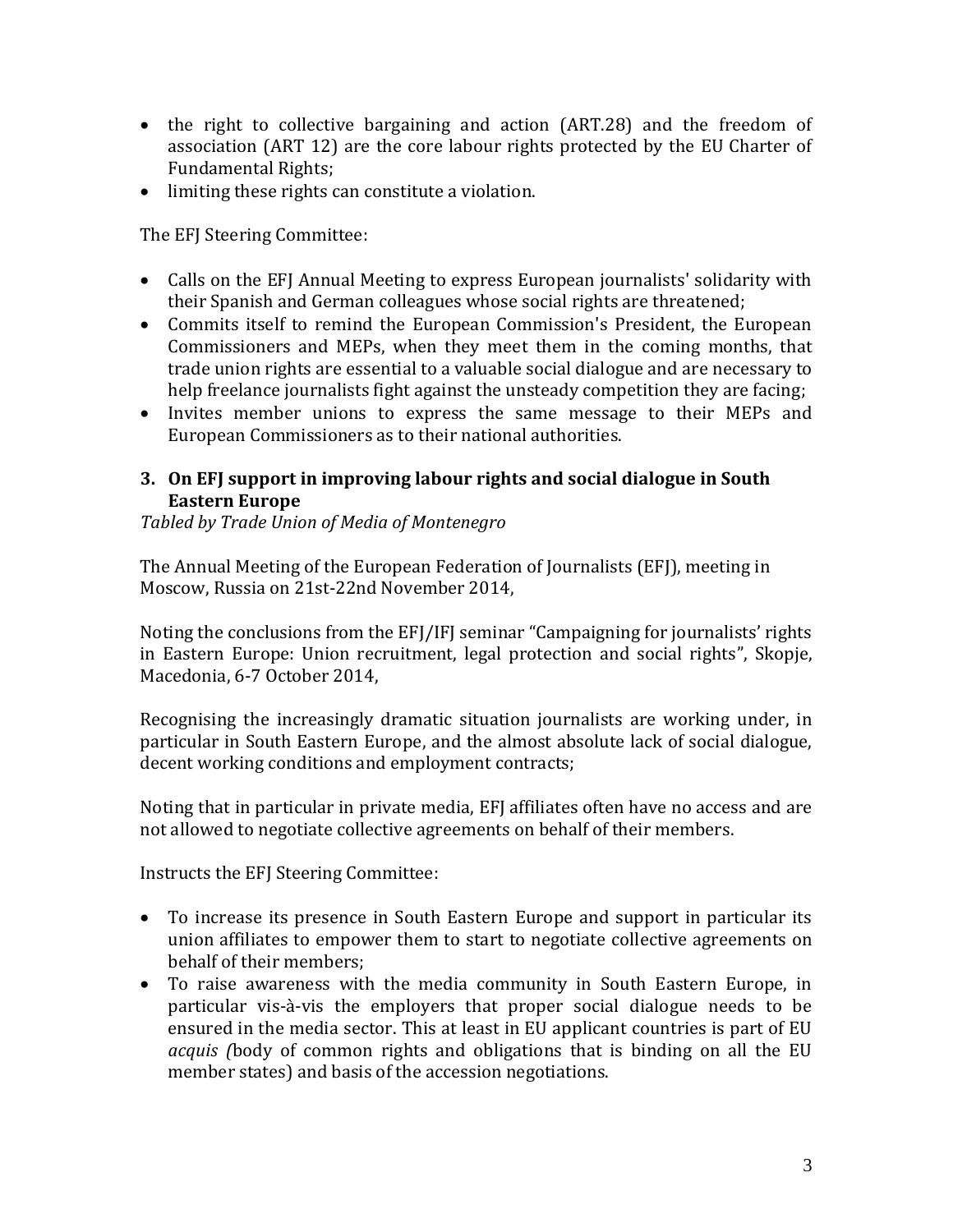#### **4. On European Initiative for Freelancers in Europe**

*Tabled by SNJ-CGT*

The Annual Meeting of the European Federation of Journalists (EFJ), meeting in Moscow, Russia on 21st-22nd November 2014,

Considering that in many countries non-permanent and/or precarious journalists (*pigistes*) outnumber staff journalists;

Considering that in some countries, freelancers are not given the same rights as staff journalists regarding remuneration, social protection (health, retirement), continuous vocational training, special companies' benefits/allowances and works' councils information, and these journalists without rights are denied the most basic social right of joining a union;

Considering that the remuneration for editorial work cannot be negotiated by mutual agreement between an employer and a journalist, thus placing him/her in a position of weakness;

Considering that a high social status is a guarantee of independence and that in contrast the lack of social status is alienation;

Considering that many freelancers, writers, photojournalists are the first victims of the downsizing of editorial staff and have no option but to leave the profession;

Considering that self- employment is required by many employers to avoid the application of social rights;

Considering that news organisations are increasingly concentrated and controlled by industrial and financial groups in search of new areas of valorisation of their capital;

Considering that the increase of their profits requires outsourcing editorial work to lower the cost of research and information editing;

Considering that the status of a freelancer, not attached to a newsroom, cannot be imposed by an employer but must remain the only free choice of the journalist;

Considering that freelance writers benefit in France since 1974 of a high social status, inserted in the Labour Code and offering freelancers the same protections that apply to employees in case of sickness, maternity, accidents at work, unemployment, retirement, dismissal (including redundancy payments), paid leave and ongoing training, and the implementation of the national collective agreement for journalists;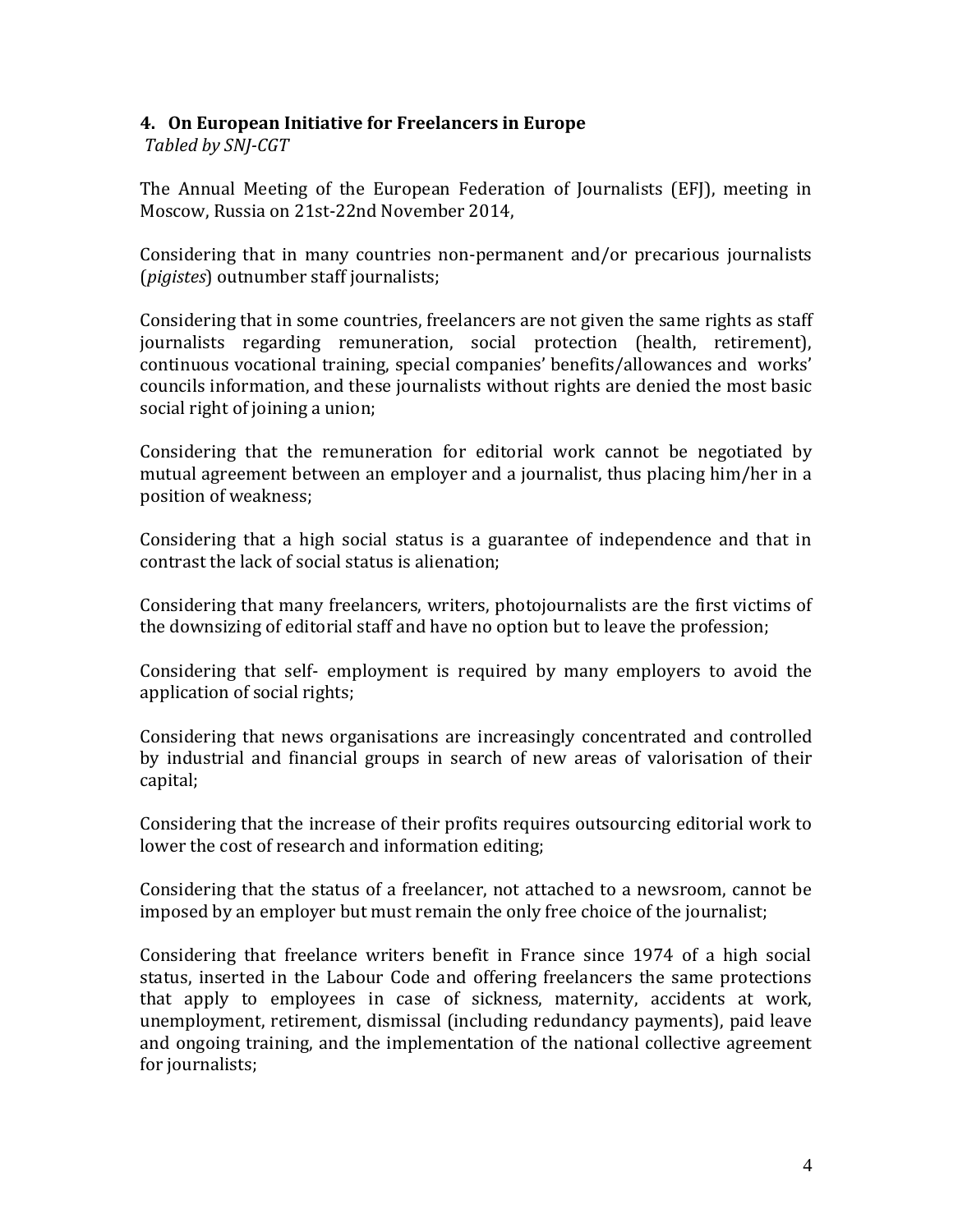The EFJ Annual Meeting instructs the Steering Committee to implement all initiatives in order to achieve equal treatment of freelance journalists compared to staff journalists taking into account the most protective provisions in Europe.

## **5. On focus on the rights of workers, regardless of employment status**

*Tabled by National Union of Journalists (NUJ), Ireland*

The Annual Meeting of the European Federation of Journalists (EFJ), meeting in Moscow, Russia on 21st-22nd November 2014,

Welcoming the positive outcome of the ILO Global Dialogue Forum on Employment Relationships in the Media and Culture sector held on 14th–15th May 2014. The Forum emphasised that fundamental principles and rights apply to all workers regardless of their employment status and that competition law should not be used to undermine workers' rights.

The Forum further recognised the need for governments and social partners to promote gender diversity and for good practice guidelines covering internships, apprenticeships, volunteering and other placement schemes. The media industry is one where jobs have become increasingly casualised and where the competition for work has seen a drastic rise in the number of young aspiring journalists being exploited through unpaid internships.

The discussions and the consensus reached, underline the potential benefits of coordinated inter-union cooperation in campaigns to defend and enhance the rights of workers, nationally and internationally. These rights are under renewed threat following the decision of the European Commission to negotiate a free trade agreement with the USA (known as the Transatlantic Trade and Investment Partnership or TTIP and other similar international agreements such as TECA, TISA, etc.), which seeks to dismantle the concept of a Social Europe.

In this regard the EFJ, working with the IFJ, is well placed to co-ordinate an EU wide campaign against the undermining of employment rights and the abuse of interns and other forms of work experience programmes.

The AM calls for a renewed focus on the rights of workers, regardless of employment status, in the overall programme of work of the EFJ.

# **6. On Gender and Solidarity**

*Tabled by Russian Union of Journalists (RUJ)*

The EFJ Annual Meeting participants, meeting in Moscow from November 20th-22nd 2014,

Considering that the gender gap is growing because of economic crisis in media field, that despite existing national legislation owners and managers practise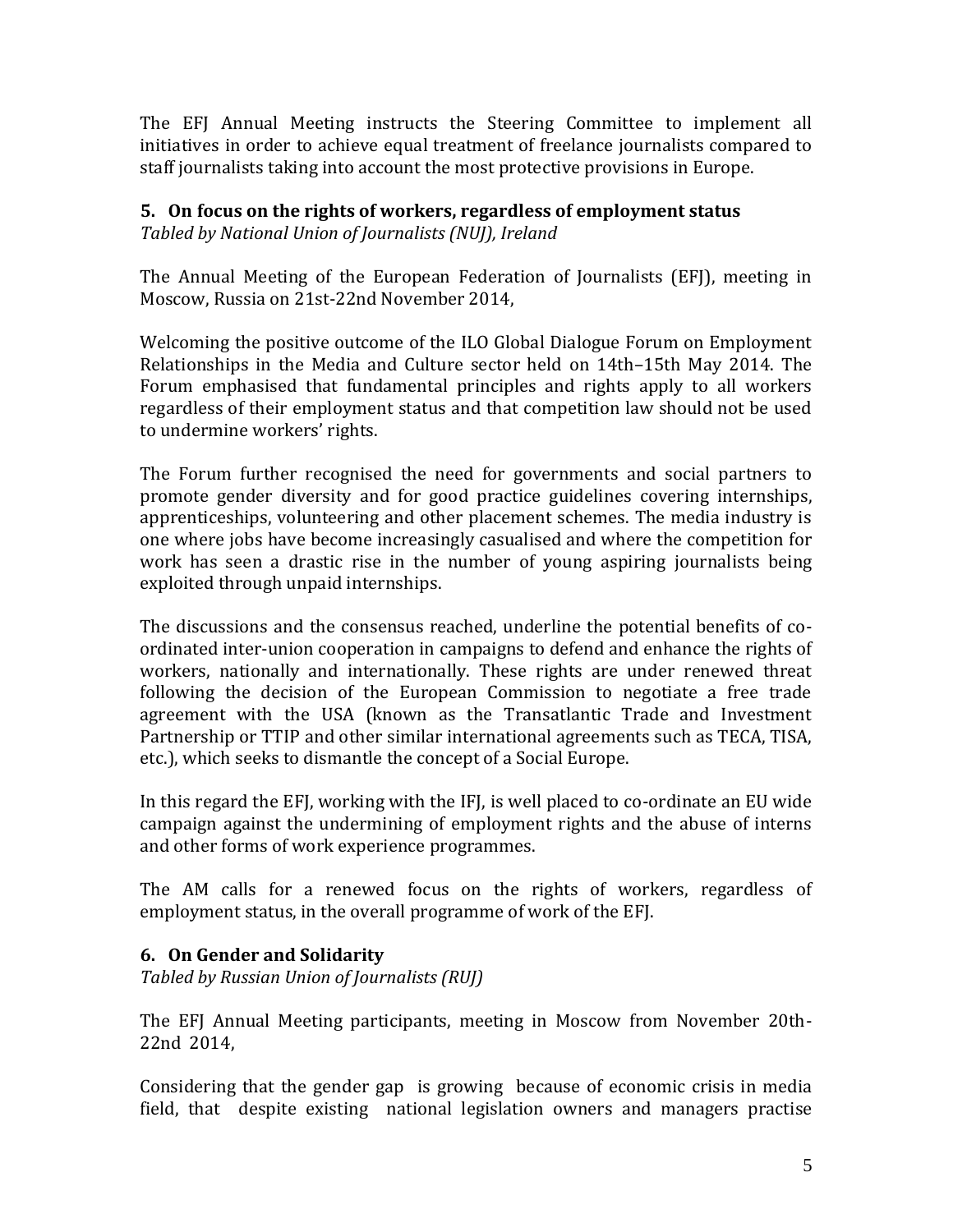hidden and open gender discrimination, and at the same time raising fundamentalism and aggression in many countries of Europe created new gender stereotypes, and gender discussions in many countries do not include union leaders and union issues,

Believing that gender equality and gender mainstreaming are crucial for a healthy democratic development, and that gender plans and programmes of IFJ since 2001 should help affiliates to develop regional strategies,

Instructs the EFJ Steering Committee to:

 support EFJ gender activities, based on existing activities of European members of IFJ Gender Council, and to start working on a gender map of EFJ, as well as creating a new framework for solidarity and gender work in Europe, including open discussions and conferences and UN meetings , sharing experiences of best practices in gender mainstreaming and equality work in all parts of Europe, involving experts and gender group leaders.

## **7. On EFJ Survey: Confronting Austerity: Financial and Employment Models in Journalism**

*Tabled by EFJ Steering Committee*

The Annual Meeting of the European Federation of Journalists (EFJ), meeting in Moscow, Russia on 21st-22nd November 2014,

welcomes the survey on [Confronting Austerity: Financial and Employment Models](http://www.ifj.org/nc/news-single-view/backpid/34/article/efj-publishes-study-on-confronting-austerity-in-journalism/)  [in Journalism,](http://www.ifj.org/nc/news-single-view/backpid/34/article/efj-publishes-study-on-confronting-austerity-in-journalism/) the recommendations made at the conference in Vienna, Austria on 21 March 2014 and the evaluation made in Rome, Italy on 26 June 2014.

Noting that entrepreneurial journalism requires journalists to create content, manage finance and marketing, as well as build relationships with audiences. Journalists should be aware of ethical standards and be transparent.

Noting that good quality content is not free. Journalists and their unions should seek new ways of funding journalism such as creating journalism funds, crowd-sourcing, on-demand content etc..

The EFJ shall:

- Promote and adopt policies to help unions reach out to new groups of journalists engaging in diverse ways of doing journalism such as entrepreneurial journalists who are on the increase.
- Promote solidarity among and within unions through the inclusion of all members, including freelancers, youth and women, who are still marginalised in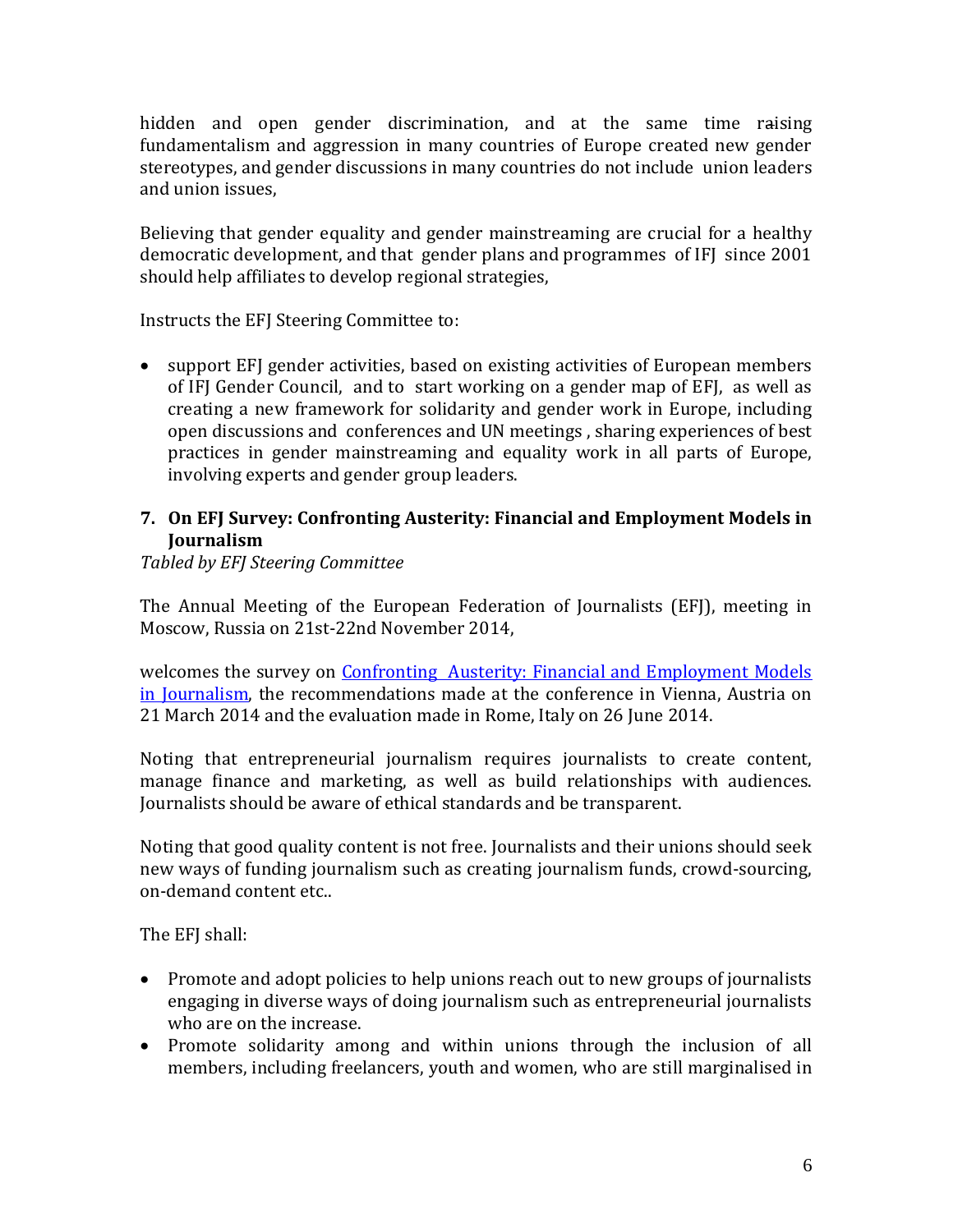some unions. They should be treated equally and the rights of these groups must be defended equally.

- Remind that journalists and their unions should not lose sight of the fundamental values and key battles to defend authors' rights, ethics, media independence and pluralism while confronting job cuts.
- Call on media employers to respect the authors' rights of journalists. They should promote and invest more in quality in journalism through negotiations and training schemes.
- Remind that, in responding to the crisis, unions should provide a wider range of services for their members, such as practical trainings for journalists, students, freelancers and other members to equip them to adapt to the rapidly changing job market in journalism.
- Reach out to their young journalists and students.

# **B. On Ethics, Press Freedom and Safety**

#### **8. On improved cooperation between Ukrainian and Russian affiliates on journalists' safety and professionalism**

*Tabled by syndicom, Switzerland; impressum, Switzerland; NUJ, UK; NUJ, Ireland; Union of Journalists of Finland; dju in ver.di, Germany; DJV, Germany; SNJ, France; SNJ-CGT, France; RUJ, Russia; Union of Bulgarian Journalists (UBJ), Bulgaria; FSC-CCOO Mass Media Sector, Spain; Croatian Journalist's Association, Croatia; Trade Union of Croatian Journalists (TUCJ), Croatia; Journalists' Association of Serbia, Serbia; Union of Journalists (SJ), Portugal; AGJPB, Belgium; FAPE, Spain; FeSp, Spain; FNSI, Italy; AJM, Macedonia (FYROM); Journalists 'Union of Macedonia and Thrace Daily Newspapers, Greece*

The Annual Meeting of the European Federation of Journalists (EFJ), meeting in Moscow, Russia on 21st-22nd November 2014,

Welcomes the efforts of its Ukrainian and Russian affiliates to improve co-operation on journalists' safety and professionalism.

The Annual Meeting of the EFJ strongly supports the ongoing dialogue between representatives of the National Union of Journalists of Ukraine (NUJU), the Independent Media Trade Union of Ukraine (IMTUU), and the Russian Union of journalists (RUJ), under the umbrella of the OSCE Representative on Freedom of the Media, the IFJ and the EFJ.

The Annual Meeting of the EFJ welcomes the joint statement of representatives of our Ukrainian and Russian Journalist's unions condemning the killing, beating and detention of journalists in the zone of armed conflict in eastern Ukraine.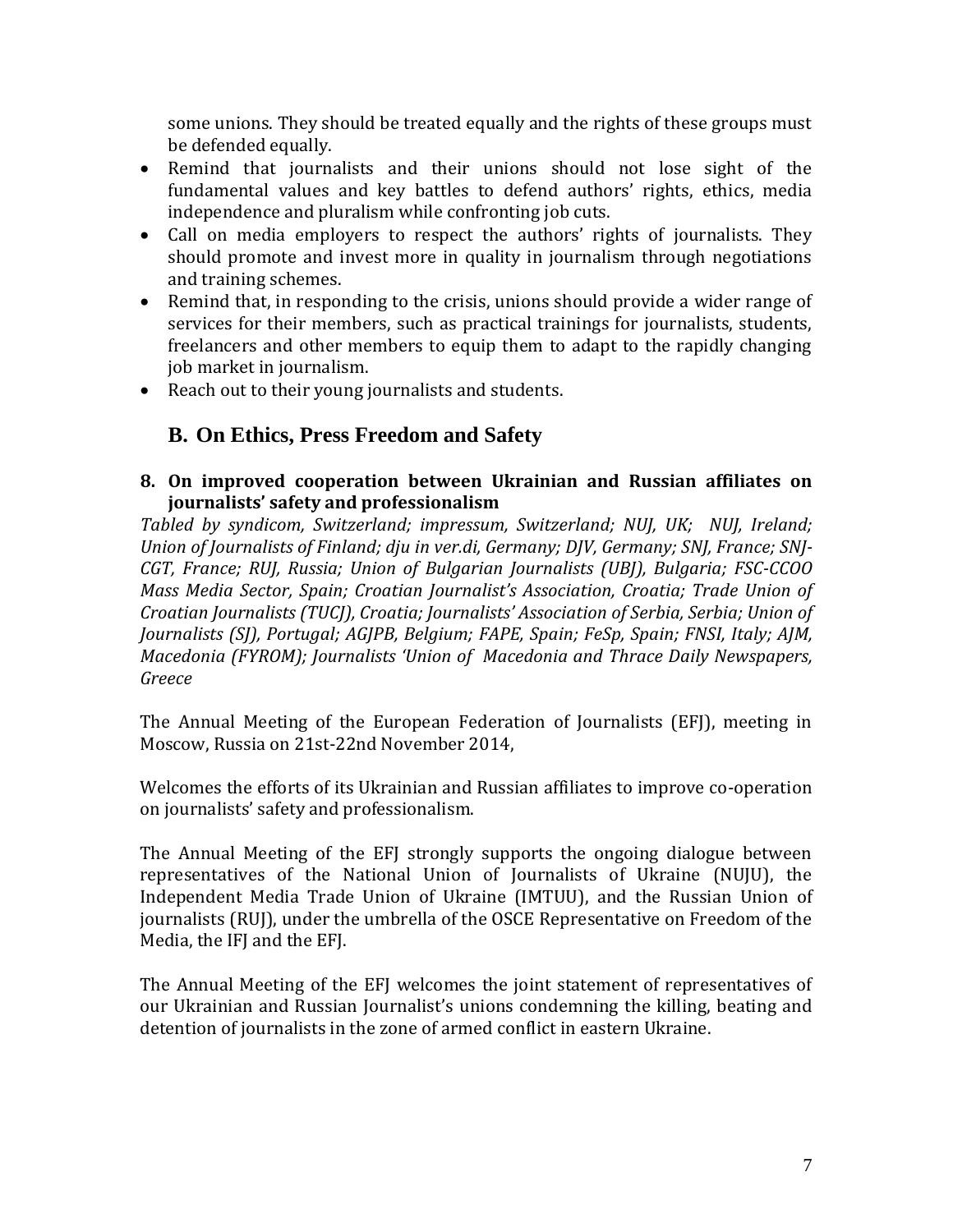The Annual Meeting of the EFJ reaffirms that dialogue, solidarity and ethical journalism are our allies when reporting in times of conflict. Journalists have a particular responsibility not to engage in propaganda.

The Annual Meeting of the EFJ calls on the Ukrainian and Russian authorities to refrain from any measures which could intimidate journalists including barring journalists from entering Ukraine for reporting.

The Annual Meeting of the EFJ regrets that to date, seven journalists and media workers have been killed covering the crisis: Ukrainian journalist Vyacheslav Veremiy, Italian photojournalist Andrea Rocchelli and his Russian fixer Andrei Mironov, Russian journalist Igor Kornelyuk and his Russian sound engineer Anton Voloshin, Russian cameraman Anatoly Klyan, and Russian photojournalist Andrei Stenin. The Annual Meeting of the EFJ calls on the Ukrainian government to ensure that those killings are investigated and that those responsible will be punished to the full extent of the law. We call on the Russian and Ukrainian authorities to do their utmost to ensure the safety of journalists.

The Annual Meeting of the EFJ instructs the EFJ Steering Committee in conjunction with the IFI to:

- Support the co-operation between RUJ, NUJU and IMTUU to produce a joint report on the conflict in eastern Ukraine and the challenges, threats, assaults, detentions and killings that journalists suffered;
- Support the major conference the OSCE Representative on the Freedom of the Media is planning to organise, next year, in order to present the joint RUJ-NUJU-IMTUU report.

# **9. Protection of Media Freedom in Russia**

*Tabled by the Russian union of Journalists (RUJ)*

The Annual Meeting of the European Federation of Journalists (EFJ), meeting in Moscow, Russia on 21st-22nd November 2014,

Considering that scope for media freedom in Russia has shrunk very fast during the last couple of years. New legislative initiatives and newly adopted regulations are mainly aimed at strengthening governmental control over the media, Internet and free flow of information, which makes them rather destructive and seriously limiting media freedom and silencing critical voices. Over 20 amendments to the media laws have been introduced and just one out of them (personal data protection of child-victims while covering their stories by media) seems quite reasonable.

Newly created legal framework puts unprecedented pressure on media, Internet and freedom of expression: defamation was recriminalized, harsh sanctions have been introduced (fines of up to 5 millions rubles for libel), very restrictive regulation on personal data protection jeopardized investigative journalism as such, extrajudicial blocking of Internet web-sites led to closure of a number of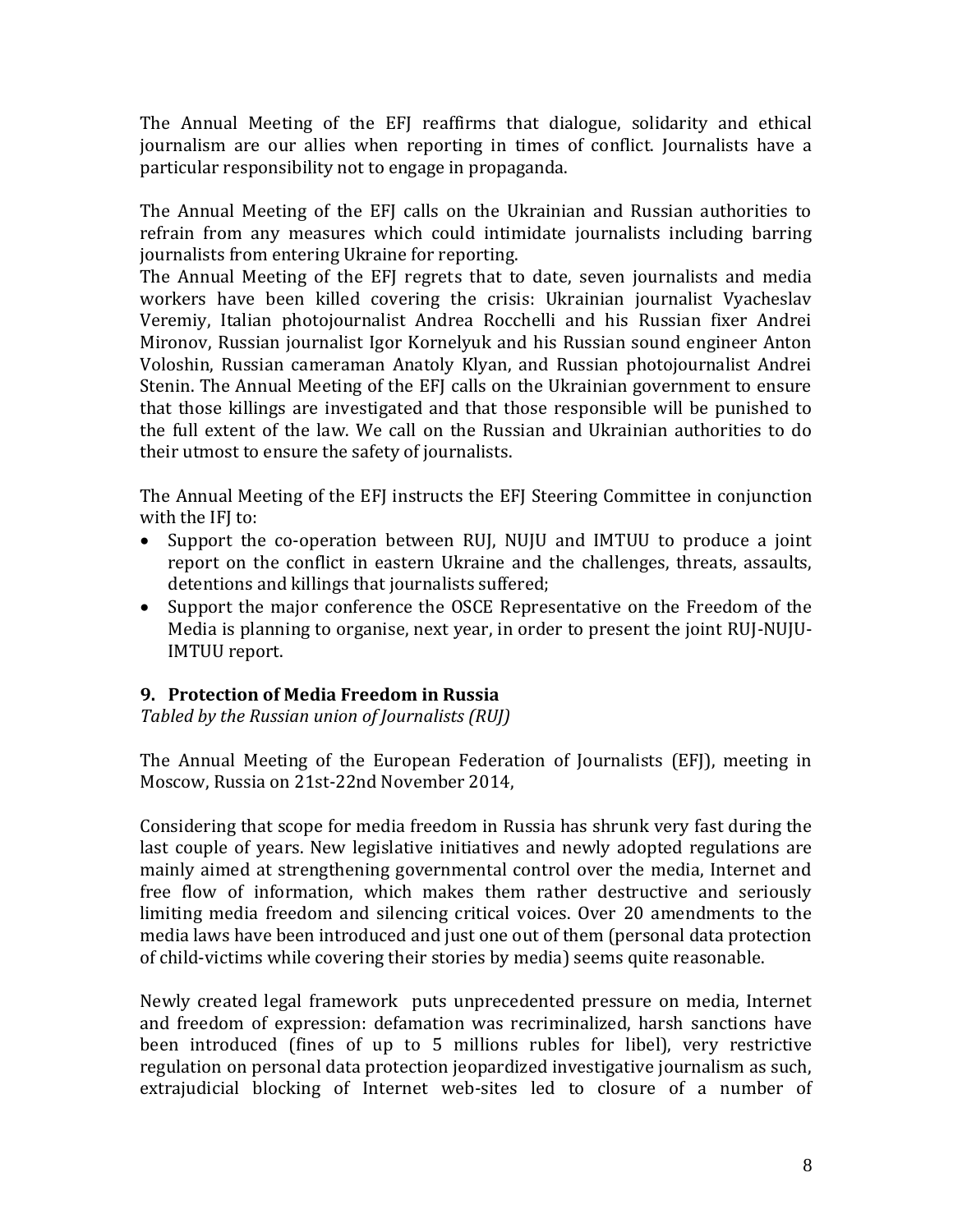independent online media resources, selective implementation of laws and lack of justice made challenging violation of media rights in the court of law useless. Under these circumstances we consider journalism is at risk as a profession in Russia.

New amendment to Advertising law, starting on January 1, 2015 will make the survival of independent TV stations in Russian regions impossible, new distribution cost leads to closure of many independent print media in Russian regions. Space for independent voices in Russia media field is becoming smaller and smaller. The main independent radio 'Echo of Moscow' hardly survived, and RUJ itself is under strong attacks from officials during recent weeks, and the House of Journalists, the main meeting place of journalists in Moscow, is at risk to be taken by those who would like to make journalists silent.

Journalists are being jailed for "packages" of crimes, some of them look really artificial (made up) and others are clearly a result of criticism expressed by them towards the local authorities. As a separate criminal charge these free speech related cases would not result in imprisonment, with just a light fine as a maximum. But being weighed down by other offences (bribery, false reporting to police, etc) they silence journalists for many years, raising sanctions up to imprisonment. Sergey Reznik, Rostov based journalist and blogger, is a good example. He was found guilty and put in jail for 1.5 years last November and now a new investigation was opened for where he faces up to 3 years of imprisonment. One of accusations against him is an insult of a public official, which was found in one of his posts in Live Journal, in which he compared a regional prosecutor to the tractor driver for his not very neat appearance (all in a publication criticizing corruption in law enforcement system in the region). This new trend raises concerns among media organisations and media community. We succeeded in defending a Khakassia (South Siberia) based journalist Mikhail Afanasiev, achieving a very difficult acquittal in his libel case.

Thus RUJ, together with media legal experts from Mass Media Defense Center and Glasnost Defense Foundation joined their efforts in answering new challenges in all areas – attempts to limit freedom of expression and restrict media freedom via adopting harsh laws, selective repressive application of laws in particular cases by judiciary and law enforcement bodies and impunity , via public campaigns, meetings and letters to decision makers, demanding the inclusion of journalists and experts in discussion on media legislation and protection of diversities and freedom of the media in Russia.

instructs the EFJ Steering Committee to:

 support RUJ efforts and RUJ struggle for freedom of the media and protection of independent journalism in Russia, and to initiate open discussion on protection of freedom of the media on line, as well as initiate side events during UNESCO press Freedom Day and UN Sessions.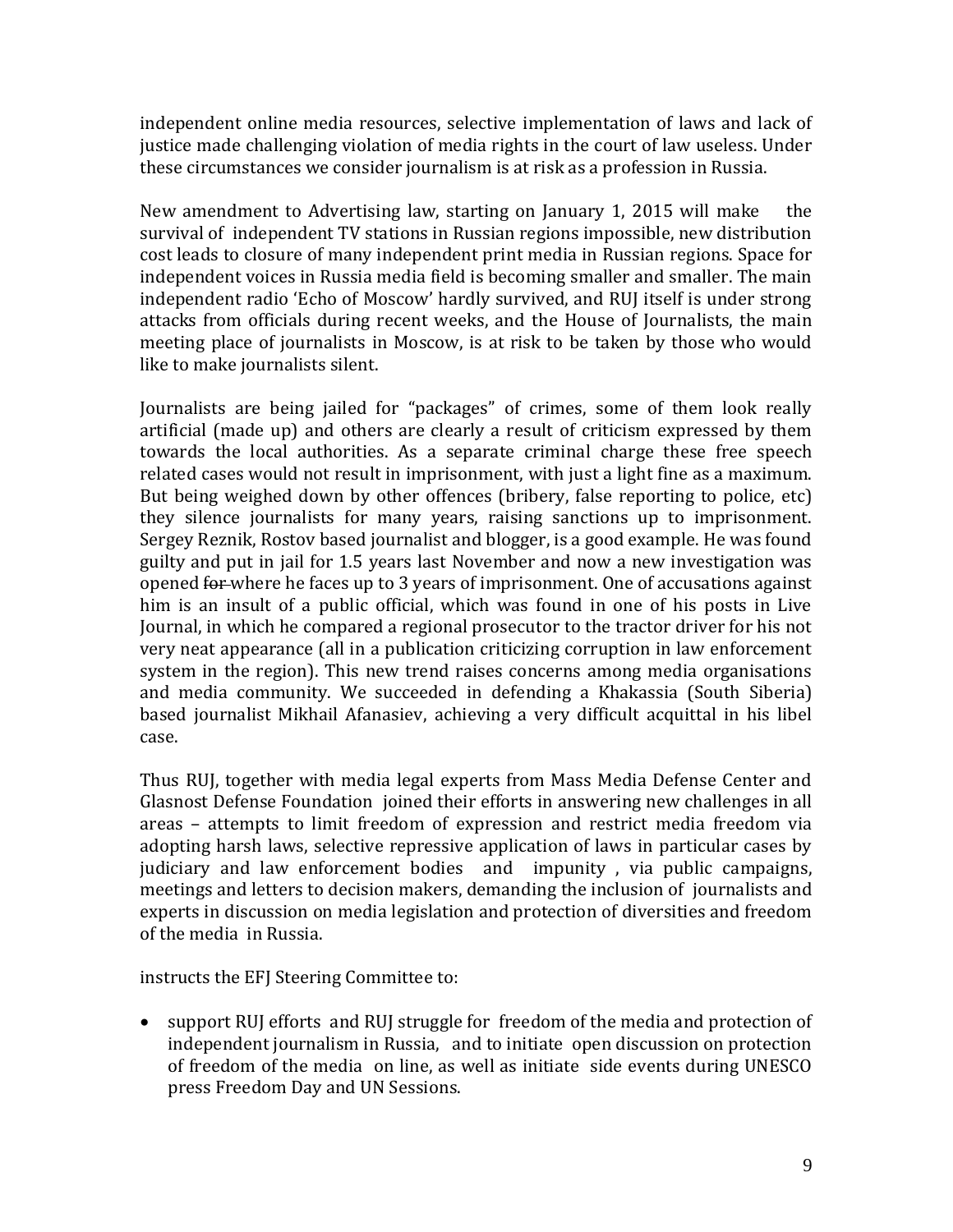#### **10. Solidarity with the RUJ and its struggle for independence**

*Tabled by the NUJ, United Kingdom*

The EFJ Annual Meeting notes and supports the strong efforts of the Russian union of Journalists (RUJ) to defend the independence of journalists.

The AM acknowledges the work of the RUJ in defending journalists and media from all sorts of state pressure, censorship and other attempts to threaten press freedom. The AM underlines that neither Russian journalists nor their union RUJ can be identified with their national government or its politics.

Furthermore, the AM congratulates the huge work of the RUJ has done for members, including defending professional ethics, journalistic independence and, in particular, resisting political interference.

We underline that all colleagues all over Europe represented by the EFJ support this fight of the RUJ, which is proved by the fact, that the AM is being held in Moscow.

The AM instructs the SC to strengthen and continue its positive and constructive dialogue based on respect and solidarity among its affiliates, in particular in case of conflict situations.

The SC believes that in this dialogue, EFJ unions should treat each other with respect and refrain from using stereotype and other actions that hinder solidarity. The SC is instructed to seek additional ways to assure this constructive dialogue and to strengthen unity and solidarity among EFJ affiliates, both now and in the future.

#### **11. On solidarity with imprisoned journalists and against judicial harassment** *Tabled by EFJ Steering Committee*

The Annual Meeting of the European Federation of Journalists (EFJ), meeting in Moscow, Russia, on 21st-22nd November 2014,

Stating that journalists and media workers continue to be targeted by the authorities in Eastern European countries and Turkey;

Worrying about the continuing pre-trial detention of journalists and media workers in Europe and particularly in Azerbaijan, Macedonia (FYROM), Russia and Turkey;

Considering the official visit made the EFJ President to our colleague Tomislav Kezarovski - the investigative journalist who was handed a 4.5 year jail term in 2013 for allegedly publishing the name of a protected witness and who is now under house arrest living in difficult conditions pending his upcoming arrest to be published by the Court of Skopje – to express the solidarity of the European journalists for his particular case;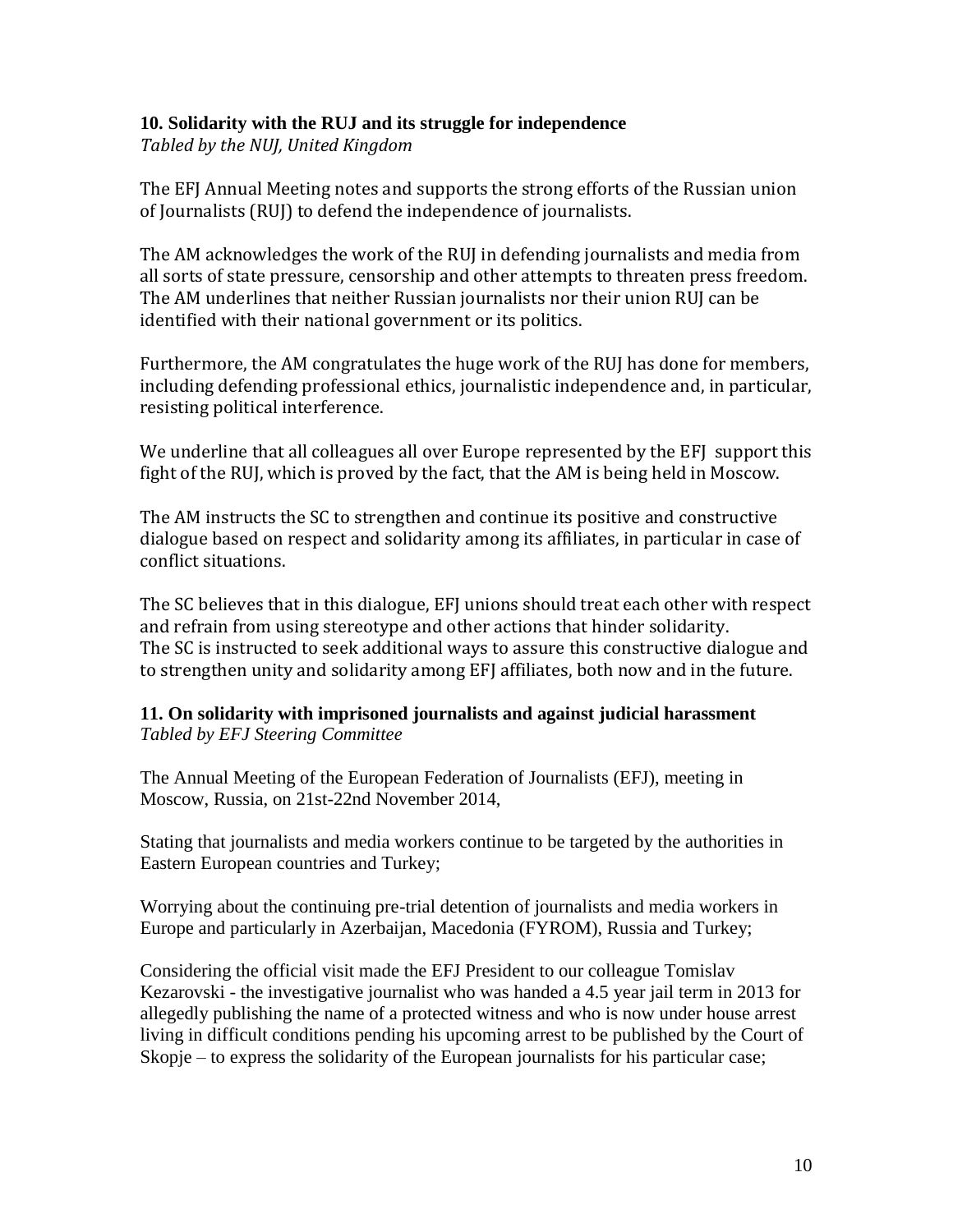Welcoming the release of imprisoned journalists in Turkey in different politically motivated cases;

Reminding that in Turkey « problems remained, including continued pressure on the media by state officials, widespread self-censorship, the firing of critical journalists, frequent website bans and the fact that freedom of expression and media freedom are in practice hampered by the approach taken by the audio-visual regulator and the judiciary », as mentioned by the last EU Progress Report;

Concerned about the new legal reforms affecting press freedom, freedom of expression, freedom of associations, freedom to publish and the freedom to use online means of expression;

Instructs the EFJ Steering Committee to:

- express the solidarity and the support of the European journalists with our imprisoned colleagues in Europe;
- send official requests for immediate release of all imprisoned journalists to national and EU authorities in Europe.

# **12. On Safety of journalists in Eastern Europe**

*Tabled by Russian Union of Journalists*

The Annual Meeting of the European Federation of Journalists (EFJ), meeting in Moscow, Russia on 21st-22nd November 2014,

Stating that journalists and media employees continue to be targeted in Eastern Europe, especially during the escalation of conflict in Eastern Ukraine;

Reaffirming that the issue of safety and protection of journalists remains one of priority of many journalists unions and organisations in Eastern Europe and post-Soviet countries;

Instructs the EFJ Steering Committee to:

- Welcome and support the daily activity of RUJ on its legal initiatives on safety of journalists, including amendments to Media Law on obligatory insurance (by media owners) of war correspondents; RUJ support of families and children of journalists Killed in Action (KIA); RUJ annual memorial events dedicated to journalists KIA;
- Make the safety of journalists one of the EFJ priority campaigns and work with the IFJ to secure training and education to help achieve this;
- Establish within the EFJ framework of working group engaged in the monitoring, exposing and protesting murders of our colleagues, that in conjunction with human rights and international lawyers' organisations will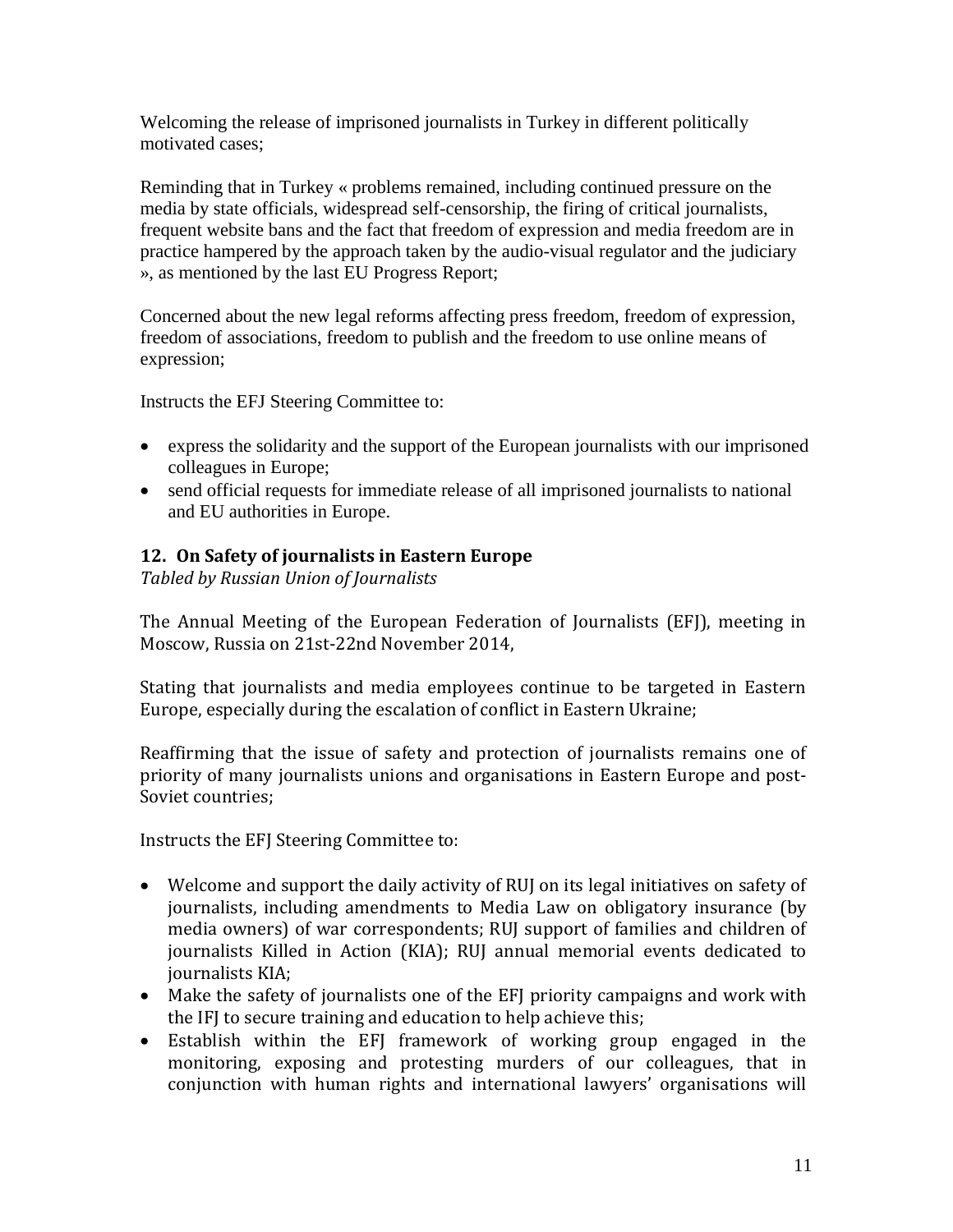cooperate against governments and killers of journalists, in international and national courts.

 Give full support to IFJ-RUJ database of killed journalists and use it as a model for all-European database dedicated to monitoring and investigation of such cases in future.

# **13. On extreme political parties**

*Tabled by the SNJ-CGT*

The EFJ Annual Meeting of the European Federation of Journalists (EFJ), meeting in Moscow, Russia on 21st-22nd November 2014,

Considering that last week in Athens, "Athens Voice" newspaper was set on fire by extremist political groups;

Considering the growing danger in Europe of populist ideas which are a threat to society and citizens because hate and stigmatisation of migrants are the core of these extremist organisations;

Considering that they are trying to use the media to spread all over EU xenophobia, antisemitism and Islam-phobia;

The AM calls on the EFJ Steering Committee to support the Greek unions' fight against Golden Dawn with the creation of an observatory against neo-fascist ideology and calls on journalists to observe professional ethics to prevent their use as a tool for propaganda.

# **C. On EU Lobbying**

# **14. On EFJ Manifesto**

*Tabled by NUJ, United Kingdom*

The Annual Meeting of the European Federation of Journalists (EFJ), meeting in Moscow, Russia on 21st-22nd November 2014,

Welcoming the production of the EFJ Manifesto by the Federation in the run up to the 2014 European parliamentary elections. It notes that 50 elected MEPs signed the Manifesto and that the EFJ secretariat has started to liaise with a number of parliamentarians.

Recognising the importance of building an effective relationship with members in the European Parliament, this Annual Meeting instructs the Steering Committee to take steps to set up an EFJ European network comprising members who support the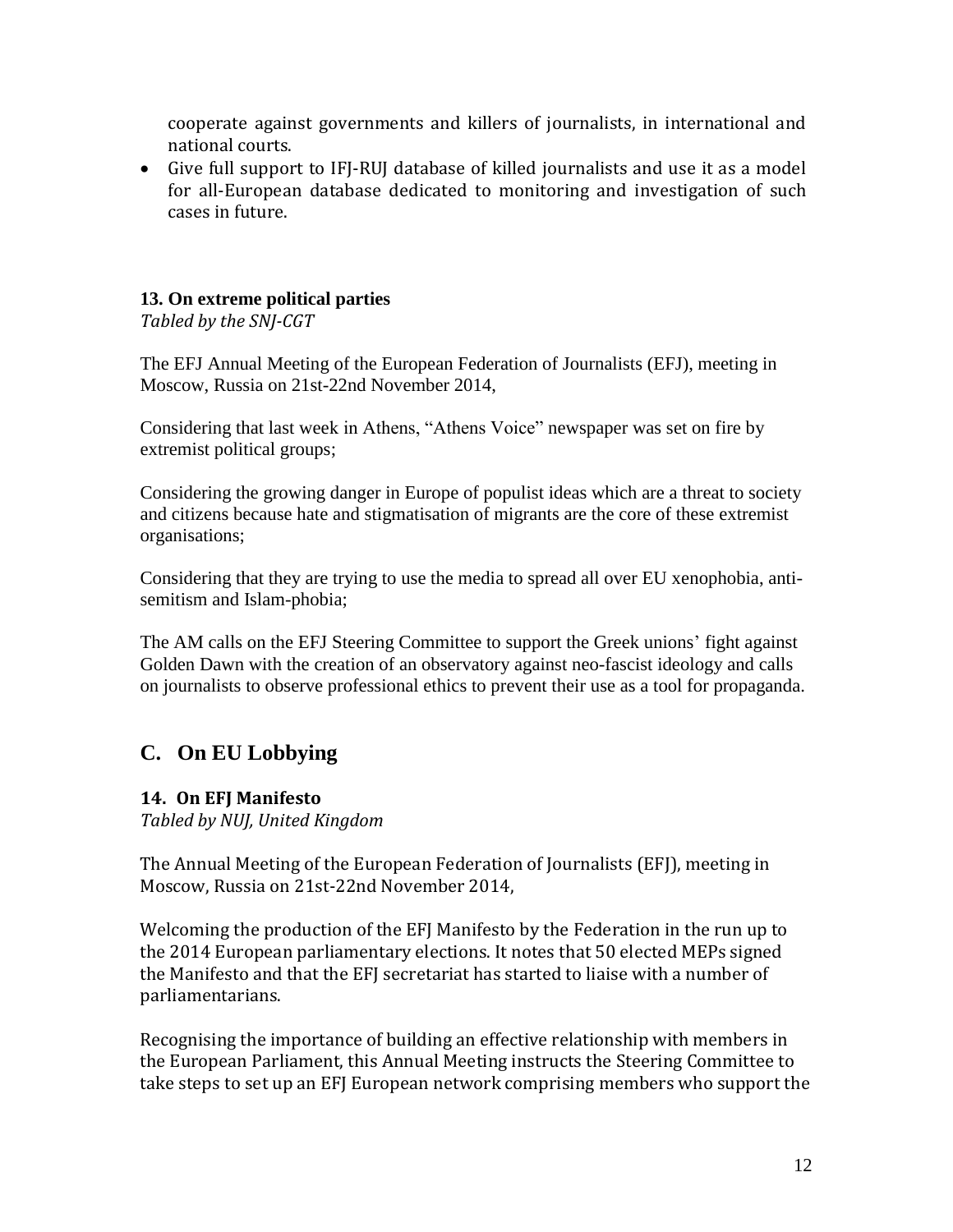aims of the Manifesto and the EFJ, to further our work around media and related issues in the European Parliament.

## **15. On Transatlantic Trade and Investment Partnership**

*Tabled by NUJ, United Kingdom*

The Annual Meeting of the European Federation of Journalists (EFJ), meeting in Moscow, Russia on 21st-22nd November 2014,

Notes with concern the decision of the European Commission to negotiate for a free trade agreement with the USA (known as the Transatlantic Trade and Investment Partnership or TTIP).

It is clear that the aim is to conduct the negotiations swiftly, with few details being made public, so that the treaty can be signed before its impact is known.

The Annual Meeting welcomes the initiative taken by the EFJ together with other European civil society organisations to take a complaint to the EU Ombudsman over the lack of transparency and public information about the negotiations (the 'Access to Documents' request).

It also welcomes Urgent Motion 13 – 'Threats to European Culture Exception' – passed by last year's IFJ Dublin Congress. This welcomed the decision of the French government to seek exclusion of the audio visual sector from the negotiations. However, it also notes the recent proposals put forward by the EU President elect Jean-Claude Junker to create a large 'connected digital single market' and that 'we should have the courage to break down national barriers in the regulation of telecommunications, copyright and data protection.'

It is clear that the main aim of the TTIP is to remove regulatory 'barriers' which restrict the potential profits to be made by transnational corporations on both sides of the Atlantic. These so called 'barriers' are in reality some of our prized social standards and environmental regulations, labour rights, food safety rules, digital privacy laws and even new banking safeguards to prevent a repeat of the 2008 financial crisis.

In addition to this deregulation agenda, TTIP also seeks to create new markets by opening up public services and government procurement contracts to competition from transnational corporations. More worrying, it seeks to grant foreign investors new rights to sue governments before ad hoc arbitration tribunals for the loss of profits resulting from public policy decisions. This threatens to undermine the most basic principles of democracy in both the EU and the USA.

It also notes the recent publication by the European Trade Union Institute which gave evidence that the economic benefits of the TTIP have been seriously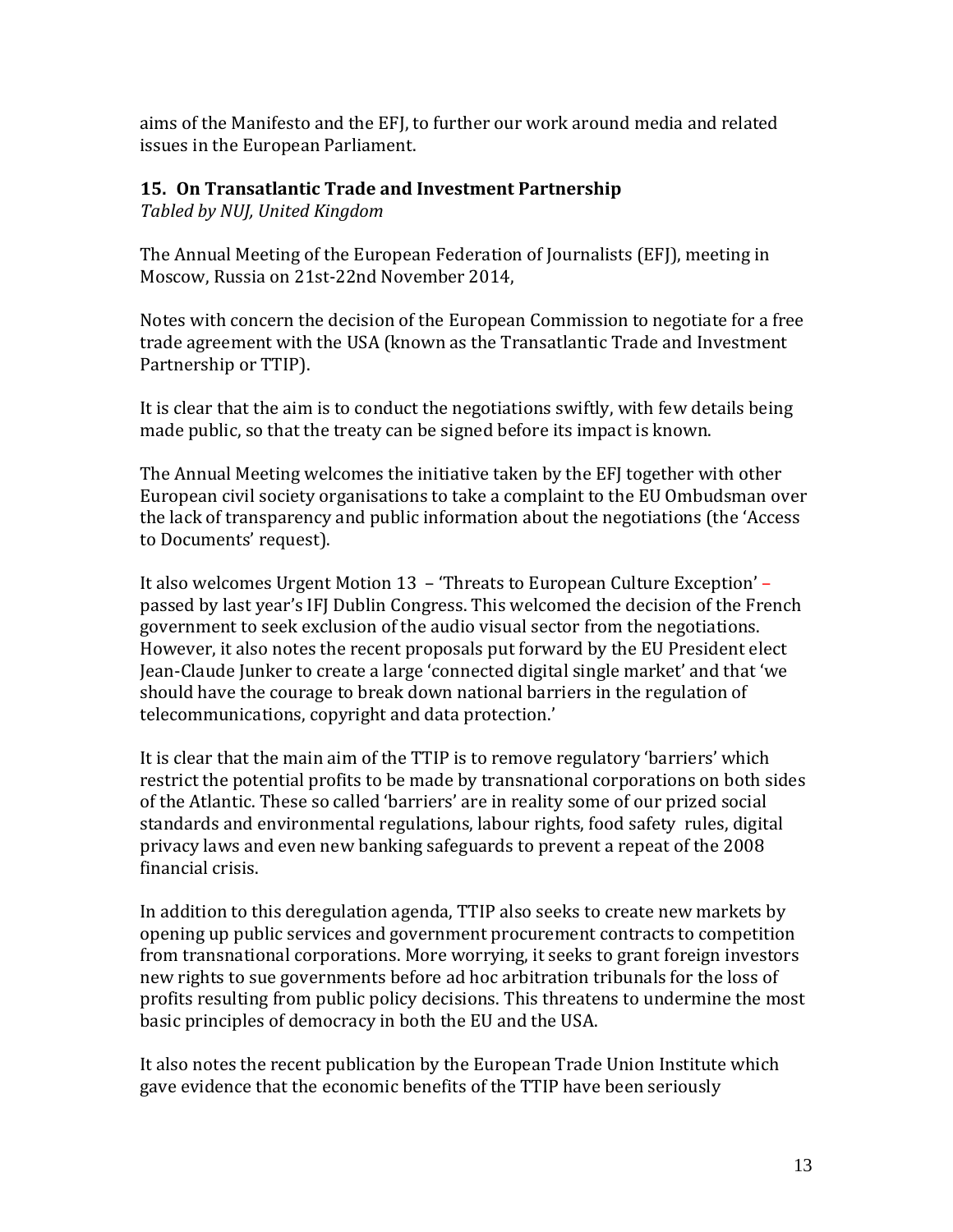exaggerated and provided some ideas for an alternative globalisation agenda which would enshrine higher labour and environmental standards into trade negotiations.

This Annual Meeting believes that if successful the TTIP would sweep away what is left of 'Social Europe'. It notes increasing opposition from European civil society and trade unions to many of its provisions. In particular it notes the decision of the Trades Union Council Congress held in the UK in September 2014 to oppose the TTIP proposals as well as expressing concerns over the proposed Trade in Services Agreement, and the Comprehensive Economic Trade agreement (CETA) – the EU/Canada Trade Agreement signed in Ottawa on 26 September and subject to approval by the European Council and the European Parliament.

This Annual Meeting therefore instructs the EFJ Steering Committee to:

- Continue working with other organisations to obtain maximum public disclosure of information and progress and content of negotiations (the Access to Documents request) to ensure proper democratic oversight.
- Alert all EU affiliates to the potential dangers of the TTIP to the concept of Social Europe, to their members and to democracy.
- Work with EU unions and the ETUC to defeat those measures in the TTIP which threaten our collective interests.
- Discuss with the IFJ the setting up of a campaign involving member unions from both sides of the Atlantic.

# **16. On TTIP**

*Tabled by the SNJ-CGT*

The Annual Meeting of the European Federation of Journalists (EFJ), meeting in Moscow, Russia on 21st-22nd November 2014,

Considering that the European Commission negotiates in secret away from the eyes of the people the contents of a " Transatlantic Trade and Investment Partnership (TTIP)" between the European Union and the United States, a treaty that should be adopted in 2015 members and by the European Parliament;

Considering that this treaty, described by American leaders as an "Economic NATO", concerned 800 million consumers, nearly 50% of global GDP and a third of world trade, and whose promoters boast a beneficial agreement for both areas in terms of jobs and growth without providing evidence for these assertions;

Considering that this treaty will allow multinationals to sue a State in private arbitral court;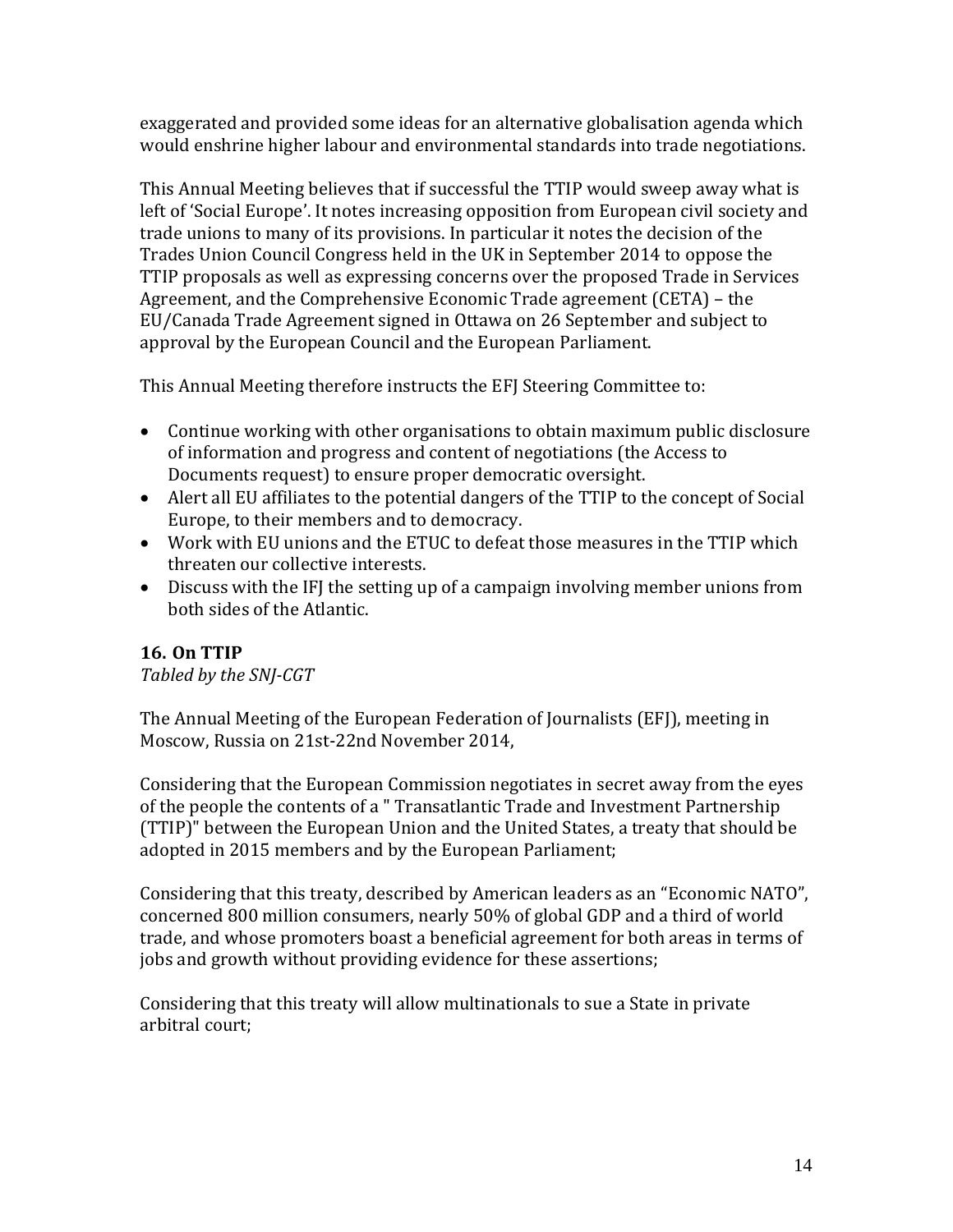Considering that the proposed Grand transatlantic market will lead to a levelling down of social, economic, health, cultural and environmental rules as much in Europe as in the United States;

Considering that "The agreement addresses issues related to intellectual property rights" (paragraph 28 of the mandate of the European Commission), contradicting assertions by France of pushing aside the sector;

Considering that the Transatlantic Treaty largely follows the Trans-Pacific Treaty (being finalized between the United States, Canada, Japan, New Zealand, Taiwan, the Philippines, Laos, Colombia and Indonesia), which provides an enhanced model of the copyright;

The Annual Meeting instructs the Steering Committee to:

- Launch an awareness campaign for member unions oppose a rejection front face to such negotiations that would question the moral and material rights of journalists, like those of all creators;
- Propose to the other international federations (FIA, FIM, UNI MEI, etc.) to act together on this basis;
- Raise awareness of the IFJ and its member unions in the Pacific in order to initiate joint mobilization against the two draft Treaties.

# **17. On Promoting Public Service Broadcasting in Europe**

*Tabled by EFJ Steering Committee*

The Annual Meeting of the European Federation of Journalists (EFJ), meeting in Moscow, Russia on 21st-22nd November 2014,

Confirms that the public interest mission in journalism is best served by independent media. Public Service Broadcasting (PSB) is a key element in maintaining an independent and pluralistic media landscape throughout Europe.

However, PSB is under mounting attack from political pressure and interference, significant cuts in funding, thousands of broadcasting workers being sacked and a resulting deterioration in quality journalism.

This Annual Meeting notes the sudden closure by the Greek government of the public broadcaster ERT and the immediate dismissal of its staff, to be replaced by a government run broadcaster which fails to qualify for recognition by the European Broadcasting Union (EBU) as a public service.

Remarking that following the closure of regional channel RTVV-Canal 9 in Valencia the situation of PSB in Spain has continued to decline, and that the lack of independent management of state-owned RTVE and other regional channels have allowed national and regional governments to manipulate editorial content.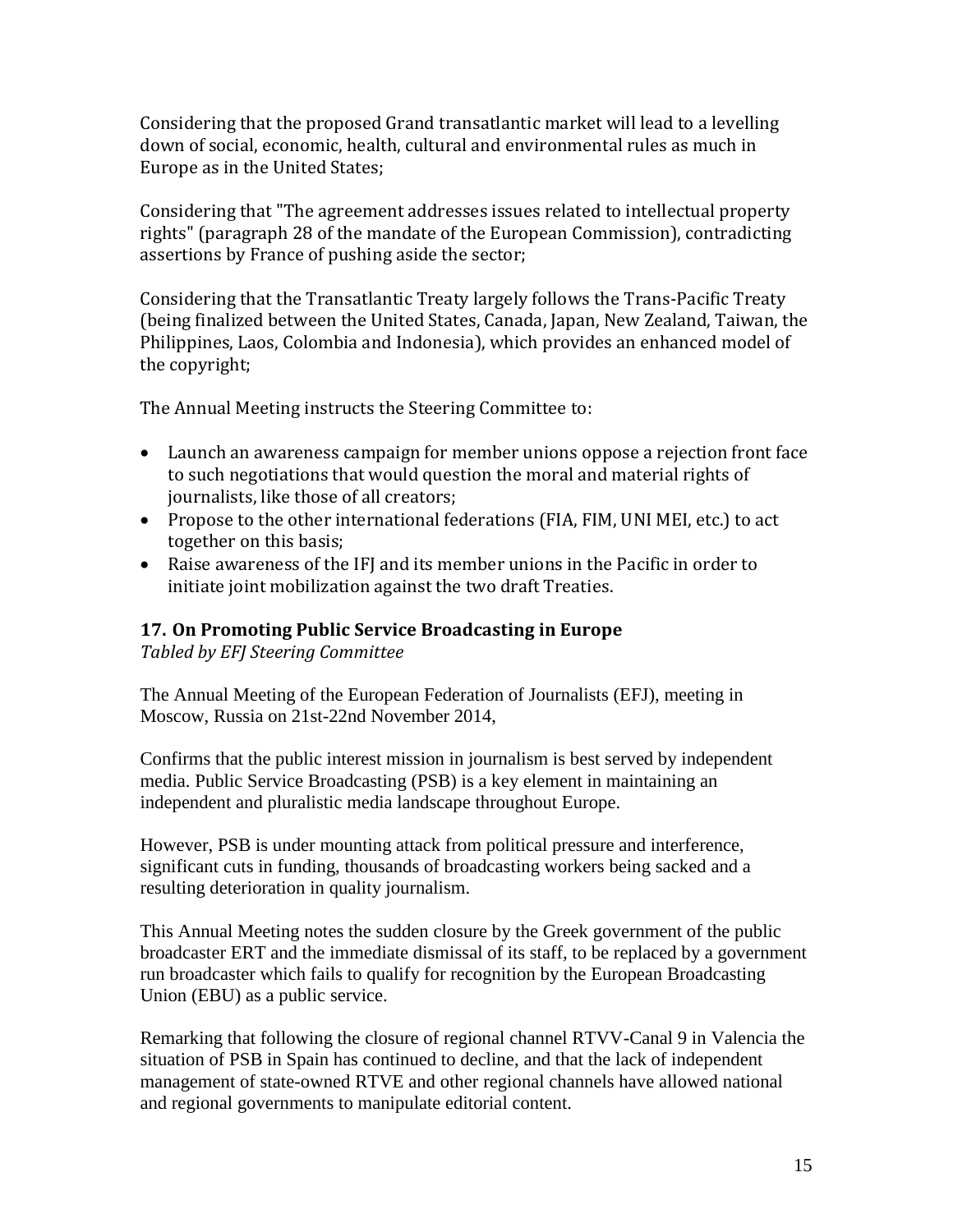Perceiving the financial cuts being imposed on PSB, including countries where PSB is traditionally strong and well-funded, such as in Norway, Finland, Germany, France and the UK, resulting in millions of Euros being removed from budgets, thousands of jobs being cut and a marked reduction in quality programming and news coverage. For example, for the BBC, where discussions are already beginning concerning the next licence fee, there are strong calls from politicians for the fee to be abolished and replaced by subscription payments – a financial disaster if approved by government. In Finland, YLE is expected a reduction of 10 million euros resulting in job cuts.

Noting in Italy the urgent need for a legislative reform of the criteria of the nominations of administrators who are to guarantee independence of the psb from political power.

Preoccupied by the cuts of the actual psb fund for 2014 and the one announced for 2015. Calling for urgent legislation to prevent government from reducing the license fee and guarantee sufficient resources to public service broadcasting in Italy.

Instructs the EFJ Steering Committee in cooperation with BREG to:

- Carry out a study to assess the impact of a shrinking PSB on media pluralism and the current status of PSB across Europe in terms of funding, independence and diversity, and content quality;
- Contact relevant stakeholders and MEPs including those who signed the EFJ Journalists' Manifesto to honour their commitment and participate in an EFJ campaign for a free, independent and pluralistic PSB system throughout Europe;
- Advocate the need for a well-funded PSB that is independent from political and commercial pressure throughout Europe.

#### **18. On Defending Authors' Rights of Journalists**

*Tabled by SNJ-CGT*

The Annual Meeting of the European Federation of Journalists (EFJ), meeting in Moscow, Russia on 21st-22nd November 2014,

Considering that the letter from Jean-Claude Juncker, 10 September 2014 addressed to the Commissioner for the Single Market, Andus Ansip, in which the President of the European Commission calls for "breaking down national barriers in the field of telecom regulation, the right to copyright and data protection " in order to "make better use of the opportunities offered by digital technologies, which are borderless" is an aggression on the creators and journalists in particular;

Considering that for President Juncker, who declared in Paris in 2005 on the Meetings for Europe of culture that "culture does not lend itself to harmonization, does not lend itself to standardization, does not lend itself to stupid rules", it is an unprecedented denial;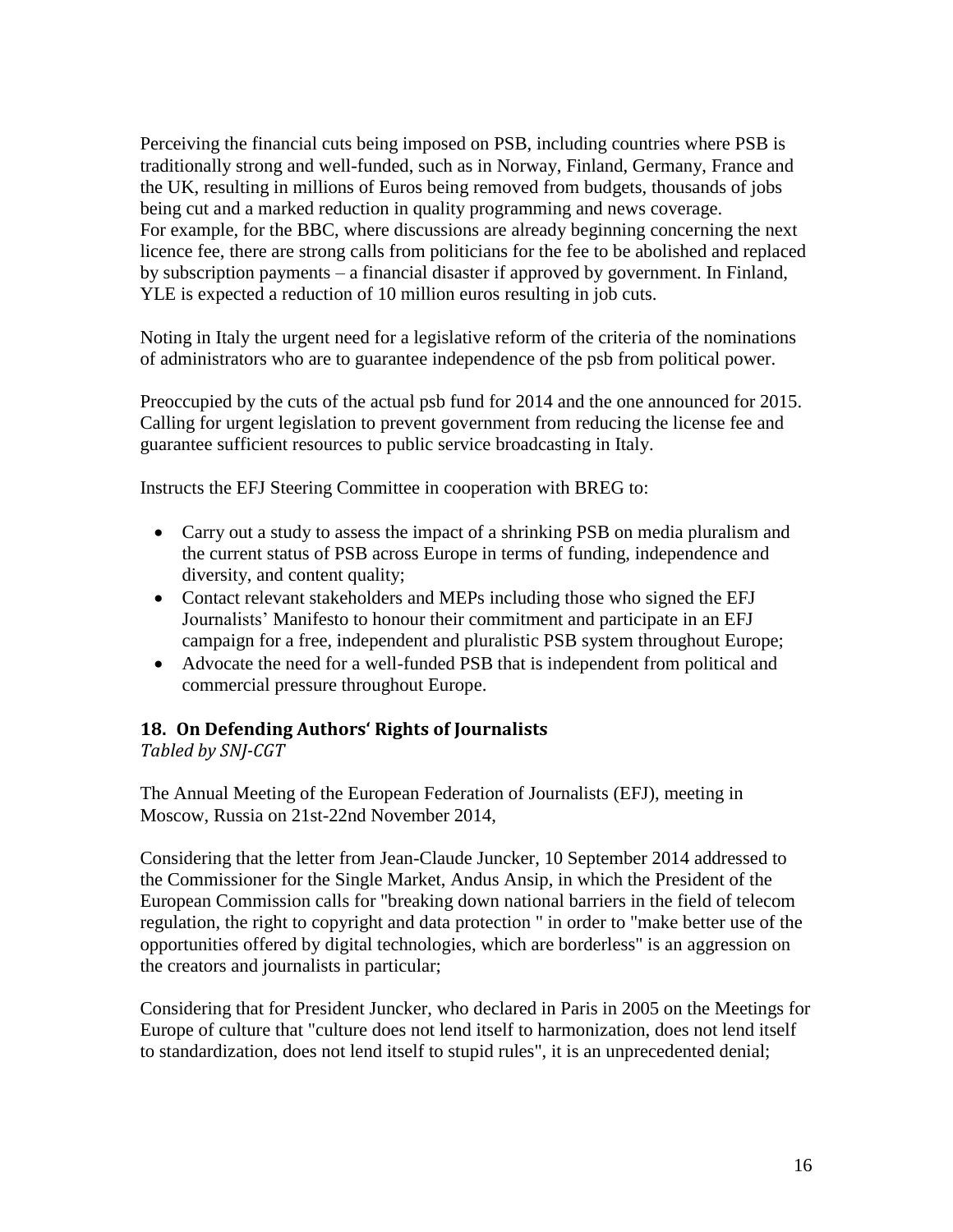Is aware of the concern about Andrus Ansip, former Prime Minister of Estonia, a former banker and member of several privatisation agencies in his country;

Considering, with the French filmmaker Bertrand Tavernier, that "Undermining the authors is even more absurd when you consider that this will result in strengthening the great traders of our works and the giants of the Net that have a hyper benevolence from the Commission since we accept that they pay taxes discount and they bypass all the rules of funding support and exhibition of European works."

Considering, with the French filmmaker Bertrand Tavernier, that "no one said that authors' rights should be sacred. This right, which combines the author of a work to its success and which owes so much to Beaumarchais, is a right of absolute modernity that has evolved over time and with technical developments. He can still move. He even has to in order to make authors' rights law the law of authors and a right that cannot be reduced to the protection of economic actors. "

The Annual Meeting of the EFJ mandates the Steering Committee in cooperation with AREG:

- to meet as soon as possible all European creators' organisations committed to the defence of authors' rights to create the conditions opposite to the ambitions of the European Commission;
- to ask with all organizations involved in the defense of authors' rights a meeting with Jean-Claude Juncker regarding the importance of authors' rights;
- to initiate an awareness campaign for European journalists on the need for authors' rights protection, the pillar of freedom of information.